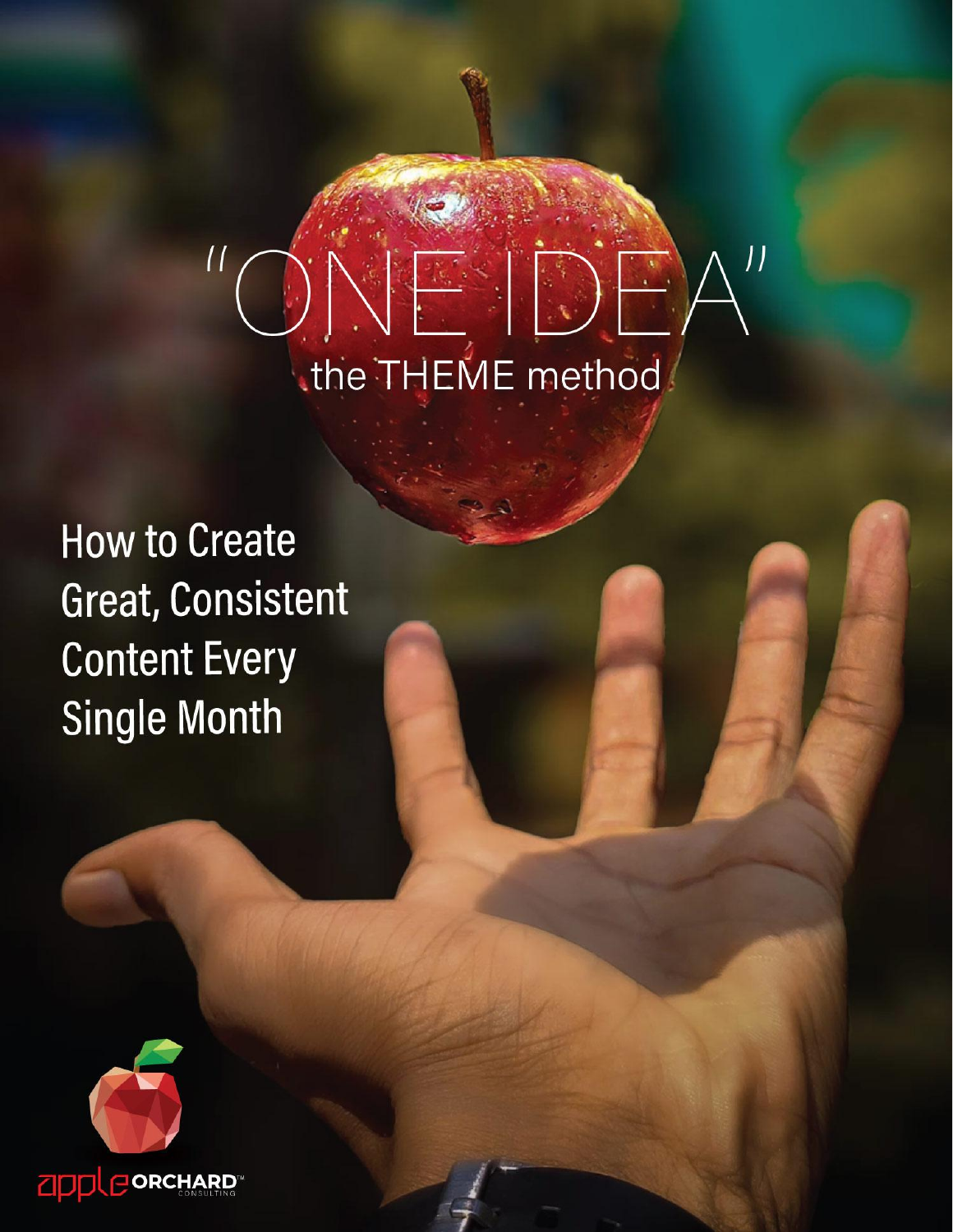# *"Making content for content sake is a fools game."*

- Scott Webb aka "the Refluencer"

# "ONE IDEA"

**A SIMPLE WAY TO CREATE CONTENT, POSITION YOURSELF IN YOUR MARKET AS THE GO-TO EXPERT, WHILE DELIVERING VALUE AND INCREASING YOUR ENGAGEMENT THAT LEADS TO APPOINTMENTS AND MORE REVENUE.**

## **Start with YOUR "ONE IDEA" the THEME method**

4 Supporting Points 1 Connection Event 2 Call to Action

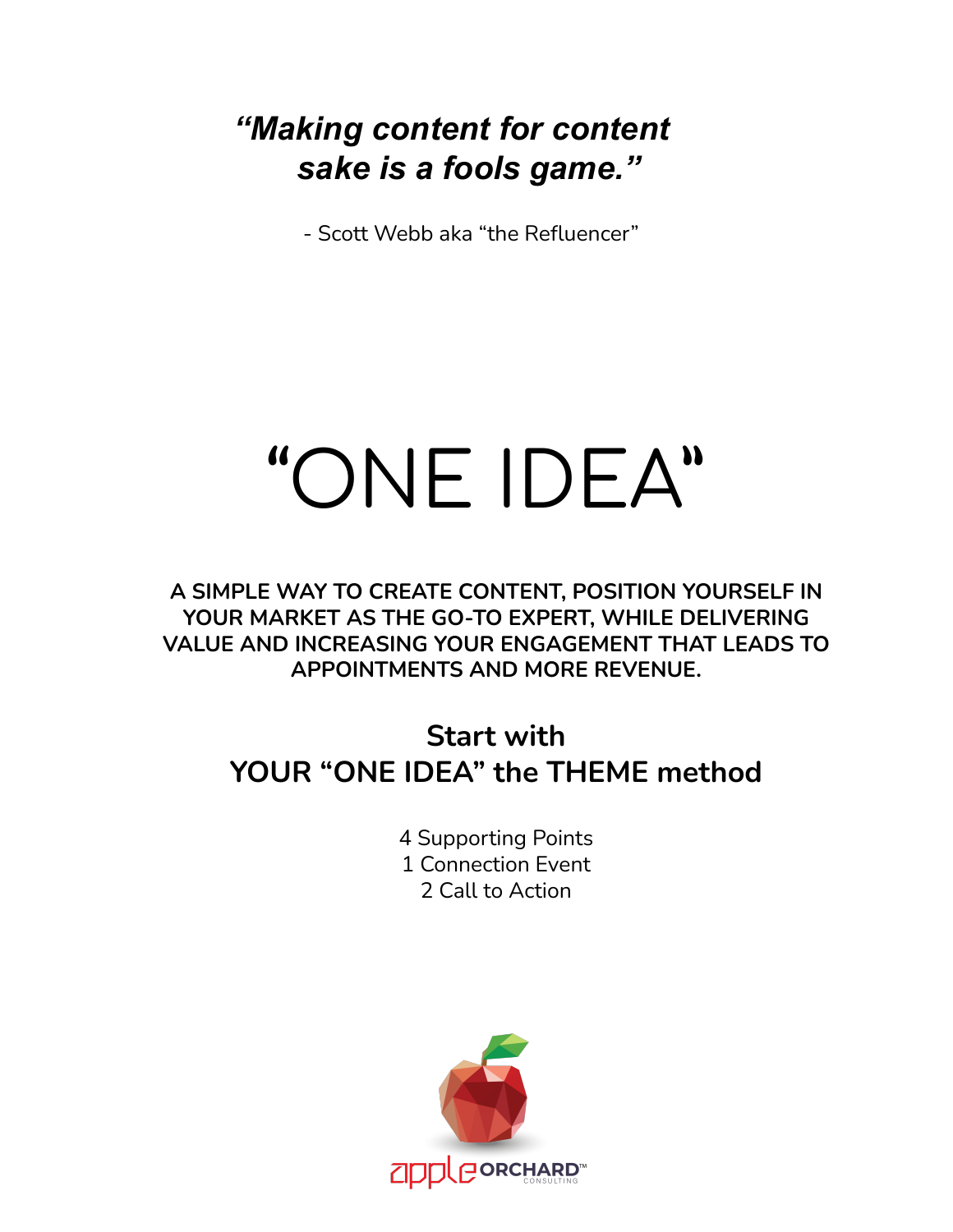"Consistent, high-quality, and engaging content impacts audience decision-making more than any other technique."

HUBSPOT - 2021

"CREATING CONTENT IS SO 2015, isn't this game over by now?" You may be asking. Not if you want to become the respected guide and educator to your clients.

So why is content so important to your practice? If done correctly, strategically, content is not about posting or blogging, or creating videos. Those are merely the vehicles. In its purest form, your content delivers value above your core service. This "ONE IDEA" or THEME is the way to drive the narrative, communicate the value of what you do, educate and guide your marketplace to better outcomes and achieve a level of "Authority" or "Market Expert" over and above your current title of Financial Advisor.

Example. Go from being just another Financial Advisor to being known as "The 401 King." Or, instead of being another insurance rep, you become the "Patron of Protection" or even the creator of "Financial Freedom Formula," and even like my friend and client Bill, "The CYAssets Advisor" (cover your ass-ets) is a program to help Entrepreneurs and Founders protect themselves from a disruptive event like divorce or business partner separation.

Listen, I know what you are thinking. "I just want to run a successful, profitable practice, I have no desire to be Kim Kardashian. To which I say, you wish! LOL

The point here, again, is that consistent, high quality content gives you a distinct competitive advantage. Being the guide and educator not only elevates your position as an expert, but it builds trust and if your content strategy is on point, you don't have to sell anything. You simply guide your prospect to make the obvious choice, *which is you*.

I know, I know, you are saying - what in the heck do I write about?

And now on to the tool I use to help me organize my thoughts and ideas.

:::::::::::::::::::::::::::::::

#### **THE ONE IDEA PER MONTH - Create a THEME, Deliver a valuable narrative over one month.**

This is the exact same concept I use to generate on average over 20 new leads per week and I book 2 to 5 of those to some type of get to know or onboarding call.

#### **NEXT: Putting your THEME in place.**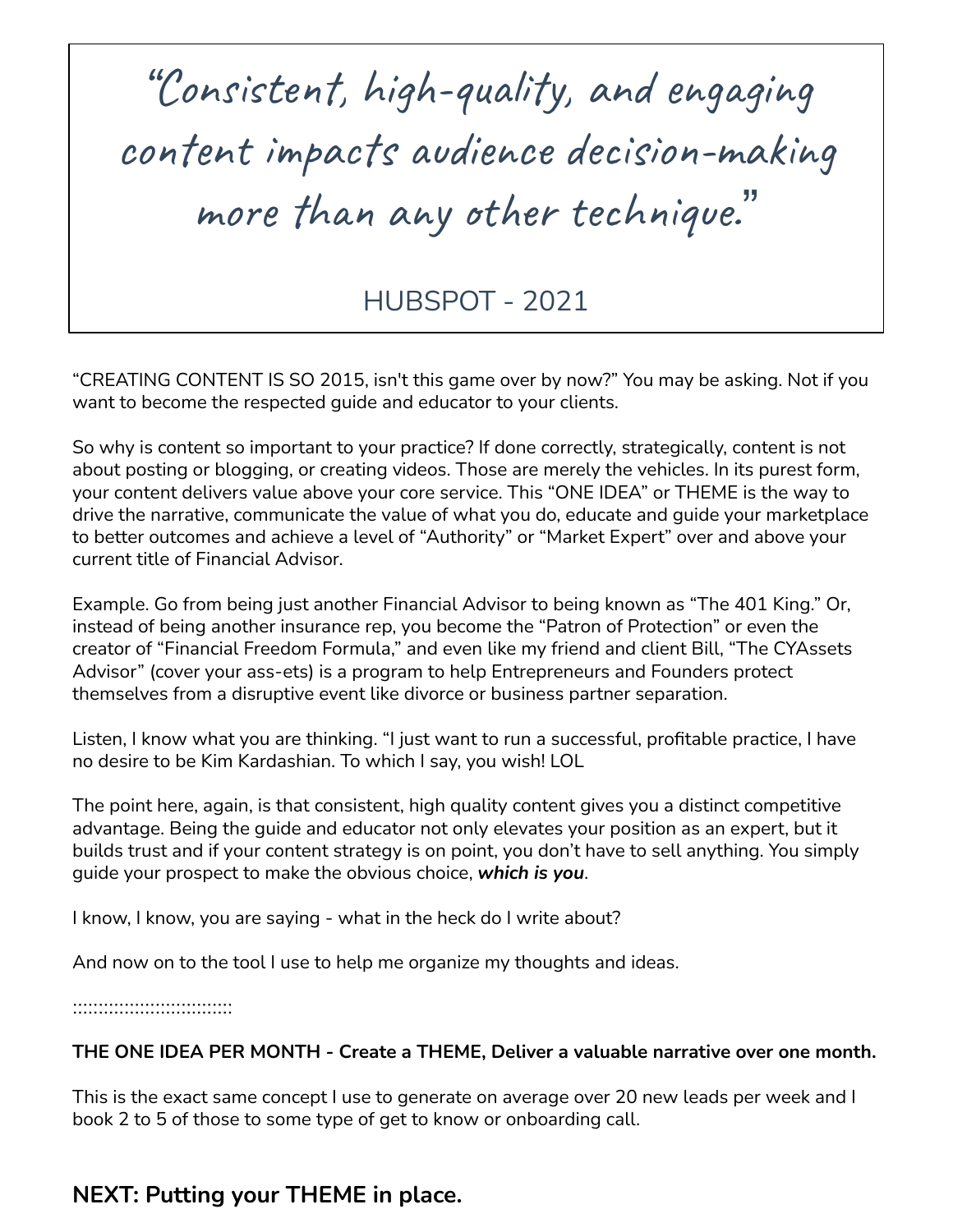# **ONE IDEA" PER MONTH**



#### **How to Guide and Educate your market, your prospects and clients.**

Here is the concept:

Every month, have a THEME based on "ONE IDEA." Example: January is Social Security Month

Next you will create 4 supporting points or sub themes to deliver valuable ideas, inspirations, food for thought, hacks, benefits, mythbusters, or whatever you feel your target audience is not getting right when it comes to your THEME subject.

The 4 points gives you 4 weeks of ideas to email and post on Linkedin.

All of this leads to an invitation back to your mothership, at a specific day and time. This could be a webinar, a collaborative guest speaker, an in-person dinner or lunch or outing at a bowling alley, or even a simple Q&A session by phone to answer any questions related to your theme.

|                                                 | EXA                               |
|-------------------------------------------------|-----------------------------------|
| Month                                           | January                           |
| <b>THEME</b>                                    | <b>Social Security</b>            |
| Supporting Point #1                             | Is Social Security going broke?   |
| Supporting Point #2                             | Does Your retirement age matter?  |
| Supporting Point #3                             | When to withdraw                  |
| Supporting Point #4                             | <b>Your SS Questions Answered</b> |
| Invite to a Dated<br><b>Connection or Event</b> | ZOOM Webinar - Jan 27th 4PM       |

The chart above allows you to plan out 4 to 5 weeks of content all designed to do one thing, get interested, target people to meet you on your terms.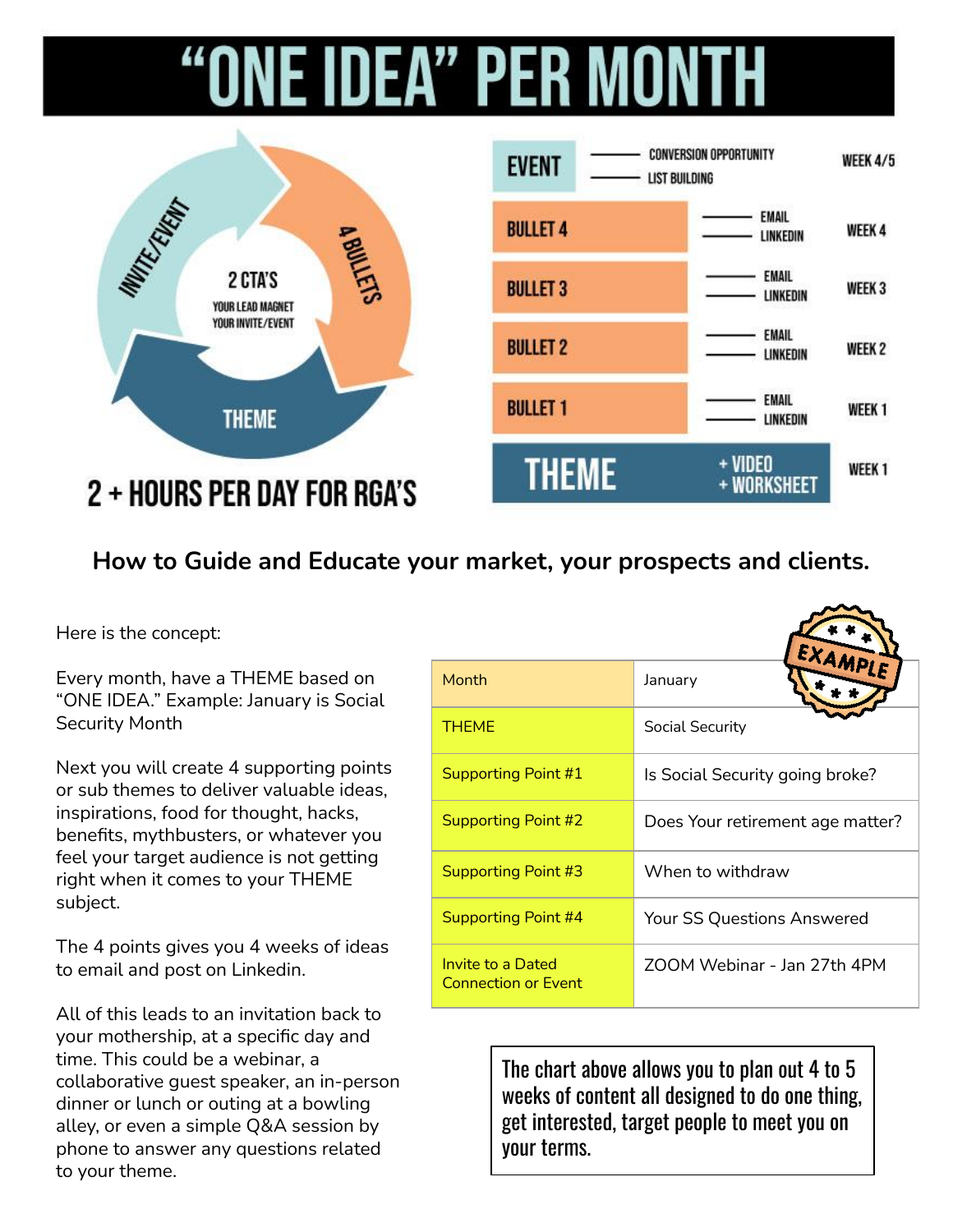#### **SHALL WE? Let's create our "ONE IDEA" THEME for next 30 Days.**

| Month                   | <b>Additional Notes</b> |
|-------------------------|-------------------------|
| THEME around "ONE IDEA" |                         |
| Supporting Point #1     |                         |
| Supporting Point #2     |                         |
| Supporting Point #3     |                         |
| Supporting Point #4     |                         |
| Invite to a Dated Event |                         |

#### **Let's break this down even further.**

How to come up with your THEME or "ONE IDEA;

What questions are you getting asked about over and over? What is something that really irks you about your industry? (I call this myth busting). What is a major pain point for your clients?

\_\_\_\_\_\_\_\_\_\_\_\_\_\_\_\_\_\_\_\_\_\_\_\_\_\_\_\_\_\_\_\_\_\_\_\_\_\_\_\_\_\_\_\_\_\_\_\_\_\_\_\_\_\_\_\_\_\_\_\_\_\_\_\_\_\_\_\_\_\_\_\_\_\_\_\_\_\_\_\_\_\_\_\_\_

\_\_\_\_\_\_\_\_\_\_\_\_\_\_\_\_\_\_\_\_\_\_\_\_\_\_\_\_\_\_\_\_\_\_\_\_\_\_\_\_\_\_\_\_\_\_\_\_\_\_\_\_\_\_\_\_\_\_\_\_\_\_\_\_\_\_\_\_\_\_\_\_\_\_\_\_\_\_\_\_\_\_\_\_\_

Now - create 4 Supporting points about your"ONE IDEA"

| ∽ |           |
|---|-----------|
| ີ | _________ |
|   |           |

Your four points lead to a single CONNECTION EVENT at the end of the month. What is a CONNECTION EVENT? This could be a Webinar, an In-person meet-up, a Zoom Q&A, a book club, a coaching call/office hours, a Lunch-N-Learn. You could/should interview someone interesting in your market and share that interview.

The GOAL is to get people to come to you. So make your "ONE IDEA" lead up to a "REVEAL" of sorts, or a culmination of knowledge that caps off the THEME for the month. *This also becomes your conversion event.*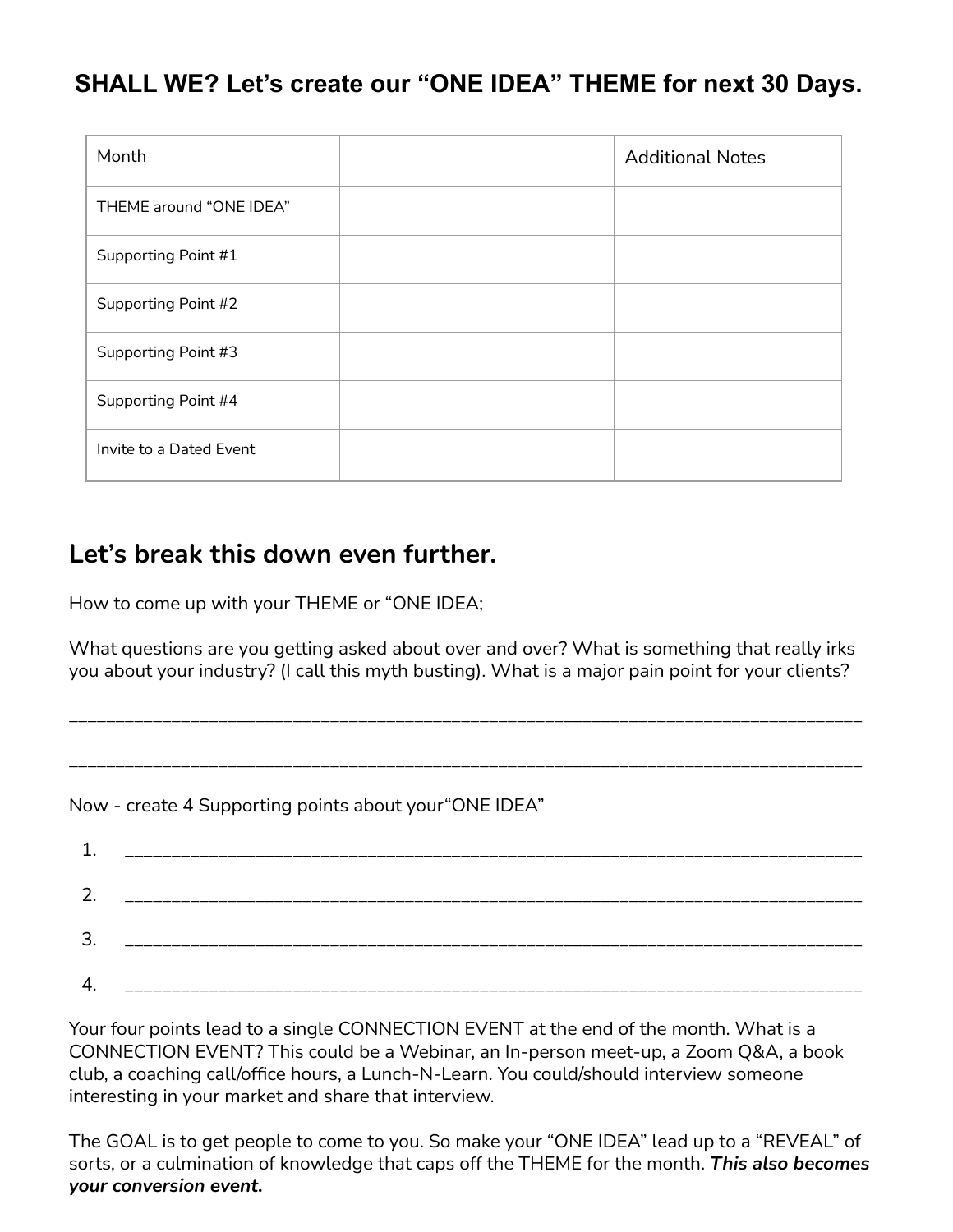### **PROMOTING YOUR ONE IDEA**

#### **A. Linkedin (daily goal) B. Email your list (2 X's per week minimum)**

Now that you have your THEME based on your "ONE IDEA."

Next, you will create 4 supporting points or sub themes to deliver valuable ideas, nuances, insights, inspirations, food for thought, hacks, benefits, mythbusters, or whatever you feel your target audience is not getting right when it comes to solving their pain points.

The 4 points you come up with gives you 4 weeks of ideas to email and post on Linkedin

WEEK 1 - Introduce your THEME, and Introduce your Supporting Point #1 and Your Event

WEEK 2 - Introduce your Supporting Point #2 and to attend Your Event

WEEK 3 - Introduce your Supporting Point #3 and to attend Your Event

WEEK 4 - Introduce your Supporting Point #4 and to attend Your Event

#### **GETTING PEOPLE TO YOUR "CONNECTION" EVENT**

Your GOAL is to connect with as many people as possible per month and INVITE them to participate in your THEME at your CONNECTION EVENT. Connections = Conversations = Conversions!

Connection Event Ideas: Webinar, Zoom Q&A, Meet-up, IRL or Virtual, Lunch-N-Learn, do a live interview with someone interesting, a book club, Collaborate with someone interesting that touches the same market you have. EX: If you are seeking to get in front of 50 year olds with higher income, become friends with a Dermatology or Cosmetic Surgery Clinic, the Harley Davidson Dealer, the Custom Golf Outfitter, the High-end Vacation planner, the BMW Dealer, etc. Get the picture? But you have to bring great value too them as well.

Make sure you are always using Call To Actions in EVERY SINGLE COMMUNICATION.

#### *Call to Action Sample;*

"So if you're looking for knowledge about "Social Security" (or Your Theme), live a life of rewarding adventure (promote the outcome), and the advantage a secure financial future can offer (reinforce the benefit), rsvp or request a link to the event, text me, or call me and I will add you to the list.

#### **THE FORTUNE IS IN THE FOLLOW-UP**

This is where your hard work pays off. When I rolled out my "ONE IDEA" called REVENUE GENERATING ACTIVITIES, I received 38 emails in 4 days. Now I have over 29 leads in 1 week and several appointments booked. You can do the exact same thing.

You will want to follow-up, follow-up and follow-up on the people that expressed interest about your THEME.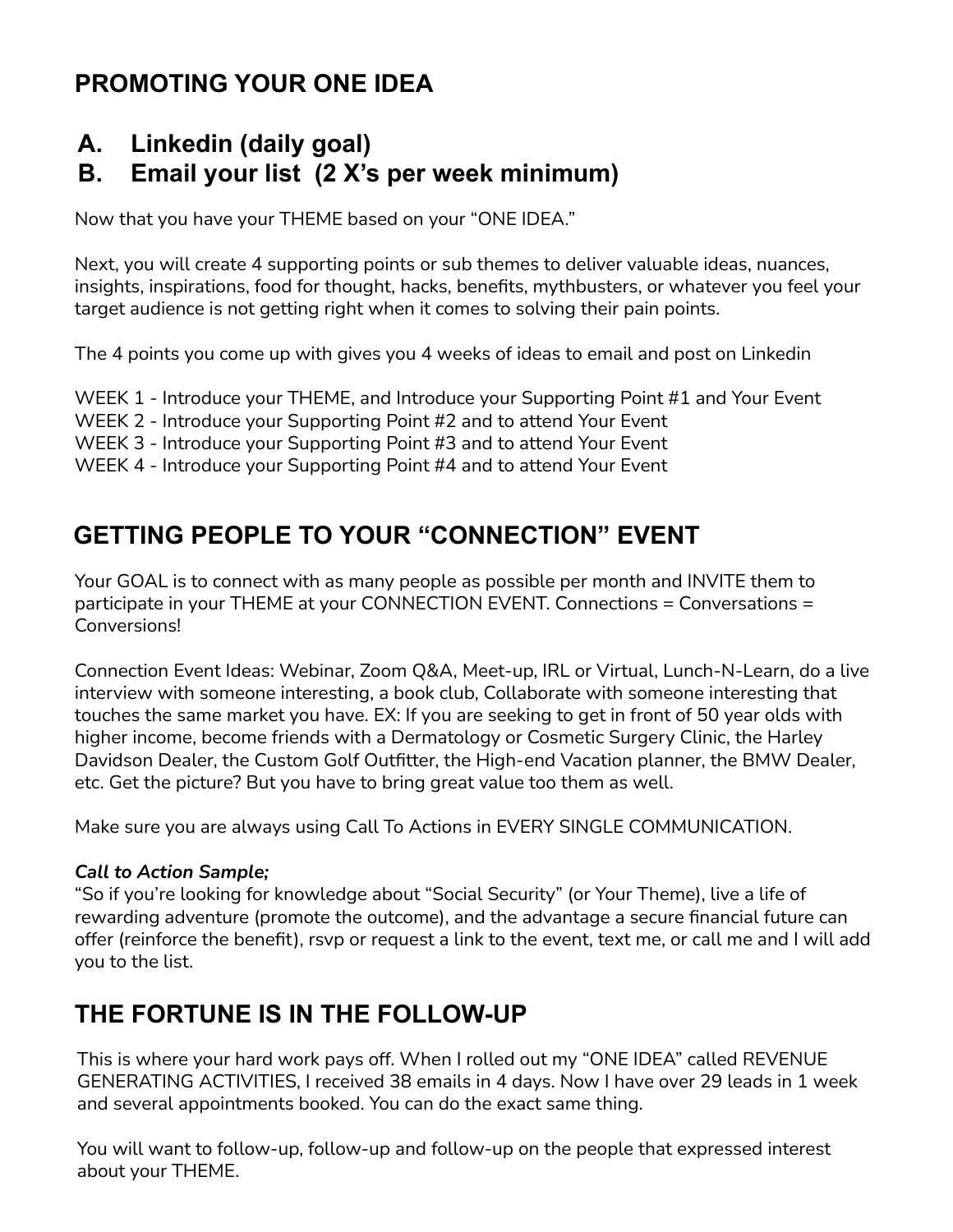### **OTHER CONTENT GENERATION SOURCES**

#### **What interests you generally will interest you.**

What content do you subscribe to...

Who are the leaders you look up to in your field? Why?

Apart from your field, what do they find interesting?

Who influences you and how?

What topics do you think connect to your field that's rarely talked about?

What do you read and where do you get inspiration from?

When you are not doing anything business related, what do you do?

What do you feel your industry doesn't talk about? But should.

Who are the people looked up to in your industry?

- Where do your clients get information from?
- Who do your clients follow?
- What do you see happening every day that you'd like to change and how?
- If not your product or the competition, are there alternatives to solve the audience's problems?
- How are you better than those alternatives?
- What is your favorite thing about serving your clients?
- What Apps you do you use that you love?
- Third party apps or tools your audience would find useful.
- Free resources and guides from others that'll help your clients.
- Tell them a story of your good, bad and ugly memories of starting and running your business.
- Name of the Top 4 people whose quotes you love and feel aligns with your business ...
- Is there a popular myth in your industry? What is it, and what's your opinion?